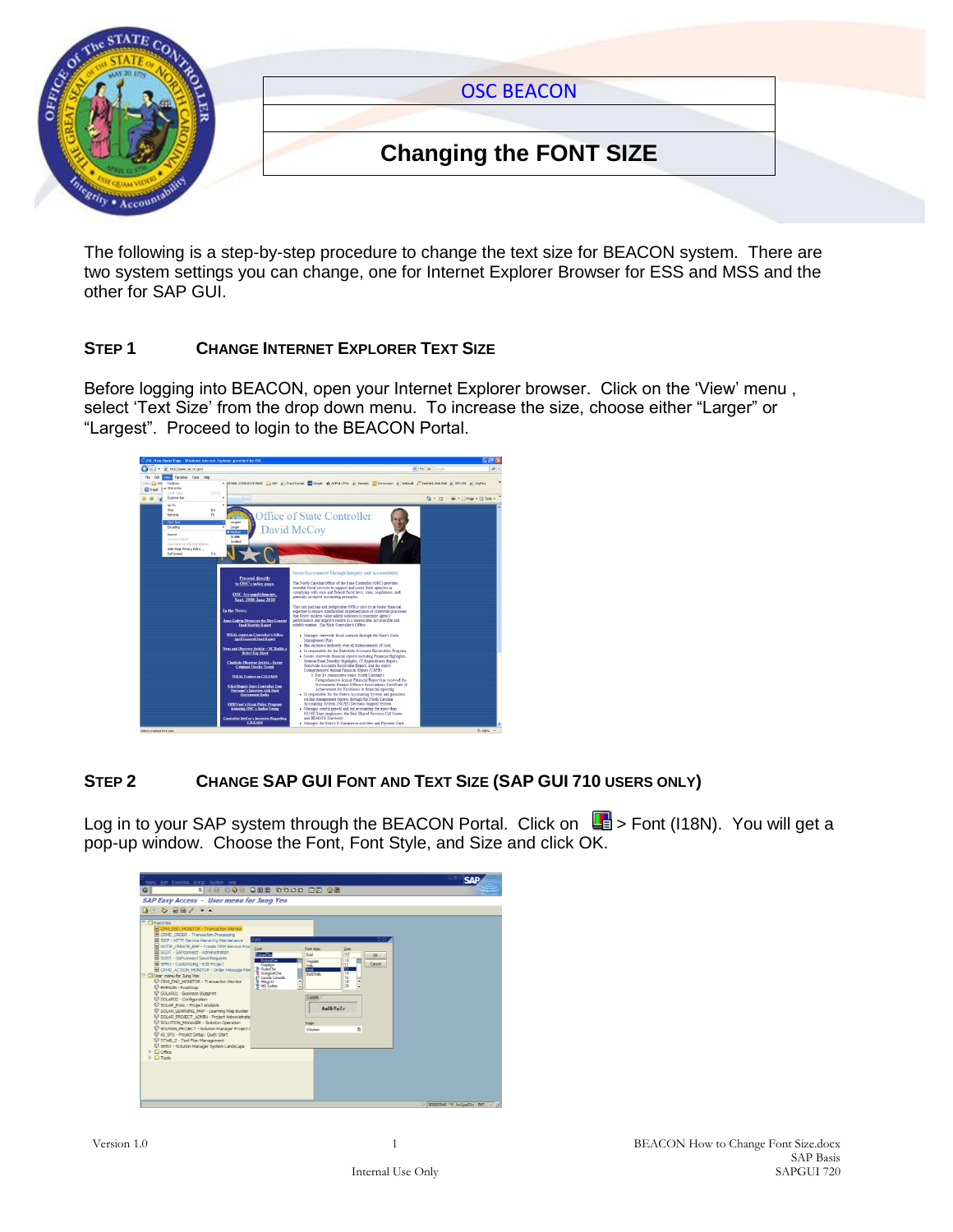

### **STEP 3 CHANGE SAP GUI FONT AND TEXT SIZE (SAP GUI 720 USERS ONLY)**

Changing the *Font Size* Option.

**a.** From the SAP GUI Options, select the *Font Settings* under the Visual Design Folder.



### **b.** Click on ... **button** under *Fixed Width Font Settings*.